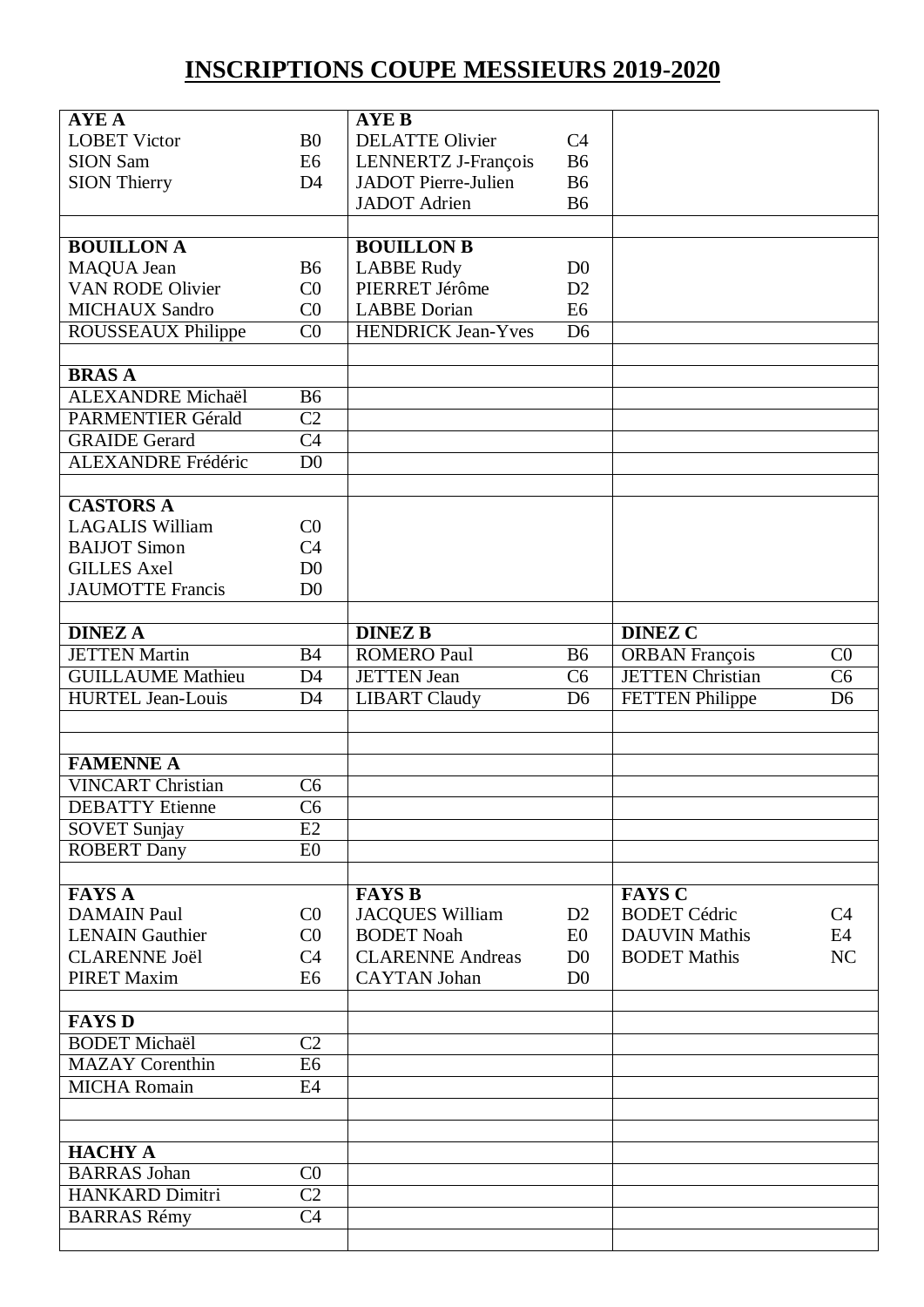| <b>JAMOIGNE A</b>              |                 | <b>JAMOIGNE B</b>          |                        |                     |                |
|--------------------------------|-----------------|----------------------------|------------------------|---------------------|----------------|
| <b>JANES Michaël</b>           | C <sub>6</sub>  | <b>ARNOULD Frédéric</b>    | C <sub>0</sub>         |                     |                |
| <b>CATALANO J-F</b>            | C <sub>6</sub>  | <b>MALDAGUE Florent</b>    | C <sub>2</sub>         |                     |                |
| <b>GOFFETTE Christian</b>      | D <sub>0</sub>  | <b>MALDAGUE Bruno</b>      | D <sub>0</sub>         |                     |                |
|                                |                 |                            |                        |                     |                |
|                                |                 |                            |                        |                     |                |
| <b>LIBRAMONT A</b>             |                 | <b>LIBRAMONT B</b>         |                        |                     |                |
| <b>DEWEZ</b> Laurent           | $\overline{C2}$ | <b>MICHEL Guillaume</b>    | D <sub>0</sub>         |                     |                |
| <b>WERNY Michaël</b>           | $\overline{C2}$ | <b>LISOIR Adrien</b>       | D <sub>0</sub>         |                     |                |
| <b>DELRIVIERE Jean-Marc</b>    | C <sub>4</sub>  | <b>BURNOTTE Guillaume</b>  | D2                     |                     |                |
|                                |                 |                            |                        |                     |                |
| <b>MARLOIE A</b>               |                 |                            |                        |                     |                |
| <b>THIRY Nicolas</b>           | D2              |                            |                        |                     |                |
| <b>GIARD Rémy</b>              | D <sub>4</sub>  |                            |                        |                     |                |
| <b>GIARD Mathis</b>            | E <sub>0</sub>  |                            |                        |                     |                |
| <b>COLLARD Jean-Marie</b>      | E2              |                            |                        |                     |                |
|                                |                 |                            |                        |                     |                |
| <b>MESSANCY A</b>              |                 |                            |                        |                     |                |
| <b>GERARD Melvyn</b>           | C <sub>0</sub>  |                            |                        |                     |                |
| <b>HAUSMAN</b> Gauthier        | C <sub>4</sub>  |                            |                        |                     |                |
| DEVILLEZ Rémy                  | D <sub>6</sub>  |                            |                        |                     |                |
| <b>PERRET Pierre-Alexandre</b> | C <sub>2</sub>  |                            |                        |                     |                |
| <b>OCHAMPS A</b>               |                 | <b>OCHAMPS B</b>           |                        |                     |                |
| <b>PLENNEVAUX Benoit</b>       | $\overline{C4}$ | <b>VAN POEYER Patrick</b>  | D <sub>6</sub>         |                     |                |
| <b>BOSSICART Jean-François</b> | $\overline{D4}$ | <b>LAMOULINE Frédéric</b>  | E4                     |                     |                |
| <b>VINCART Christophe</b>      | $\overline{D0}$ | <b>LAMOULINE Christian</b> | NC                     |                     |                |
| <b>GERARD Daniel</b>           | $\overline{D4}$ |                            |                        |                     |                |
|                                |                 |                            |                        |                     |                |
| <b>PALETTE CENTRE A</b>        |                 |                            |                        |                     |                |
| PELTRIAUX Michaël              | $\overline{D4}$ |                            |                        |                     |                |
| <b>GIBOUX Joël</b>             | D <sub>4</sub>  |                            |                        |                     |                |
| <b>ANNET Benoît</b>            | D <sub>6</sub>  |                            |                        |                     |                |
|                                |                 |                            |                        |                     |                |
|                                |                 |                            |                        |                     |                |
| <b>TT ROUVROY A</b>            |                 | <b>TT ROUVROY B</b>        |                        |                     |                |
| <b>FIRHS Cédric</b>            | E2              | <b>NEULENS</b> Quentin     | E4                     |                     |                |
| <b>PIERRE Gaëtan</b>           | E2              | <b>NEULENS Matthias</b>    | E6                     |                     |                |
| <b>BEROUDIAUX Maxime</b>       | E4              | <b>NEULENS</b> Dominique   | $\overline{\text{NC}}$ |                     |                |
| DEBIN Théo                     | NC              | <b>DEBIN Mathieu</b>       | $\overline{\text{NC}}$ |                     |                |
|                                |                 |                            |                        |                     |                |
| <b>RULLES A</b>                |                 | <b>RULLES B</b>            |                        |                     |                |
| FLOSTROY Benjamin              | <b>B6</b>       | <b>CORVINA Fabian</b>      | <b>B6</b>              |                     |                |
| <b>DUCKERS Julien</b>          | C <sub>2</sub>  | <b>ADAM</b> Ludovic        | $\overline{C}0$        |                     |                |
| <b>COUROTCHKINE C.</b>         | $\overline{C2}$ | <b>LAMBERT Olivier</b>     | C <sub>6</sub>         |                     |                |
| <b>PIERET Jean-Jacques</b>     | C <sub>0</sub>  | <b>DAISOMONT Eliot</b>     | D <sub>4</sub>         |                     |                |
|                                |                 |                            |                        |                     |                |
| <b>SAINLEZ A</b>               |                 | <b>SAINLEZ B</b>           |                        | <b>SAINLEZ C</b>    |                |
| <b>GOELFF Nolan</b>            | C <sub>2</sub>  | <b>WUIDAR Thomas</b>       | C6                     | JODOCY Stéphane     | C6             |
| <b>GOELFF Pascal</b>           | $\overline{C2}$ | <b>THEATRE Thomas</b>      | D <sub>0</sub>         | <b>FONCK Kévin</b>  | E <sub>6</sub> |
| <b>JODOCY Vincent</b>          | D <sub>0</sub>  | <b>ALGRAIN Pierre</b>      | D <sub>6</sub>         | <b>THONON Robin</b> | E2             |
|                                |                 |                            |                        |                     |                |
|                                |                 |                            |                        |                     |                |
|                                |                 |                            |                        |                     |                |
|                                |                 |                            |                        |                     |                |